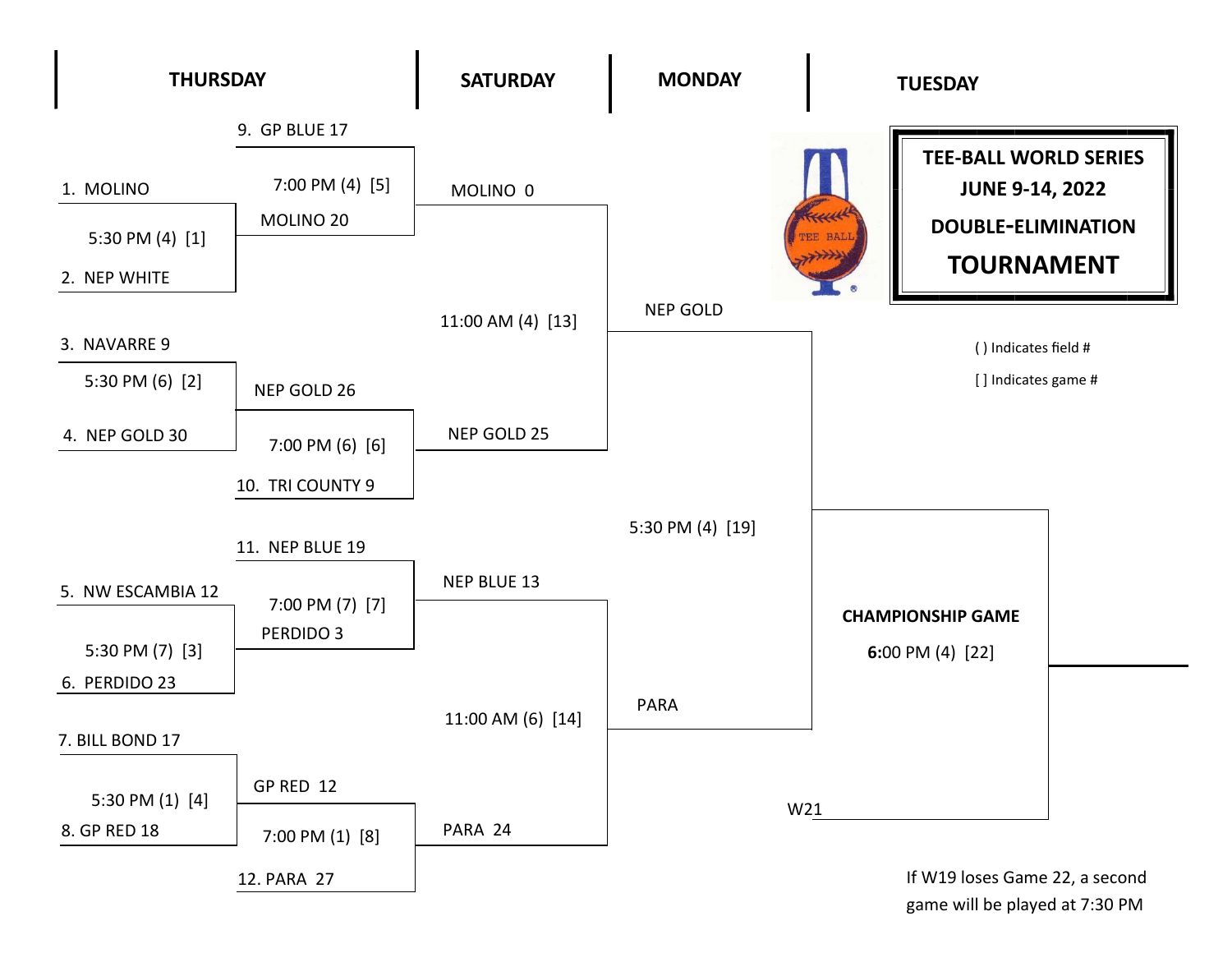**SATURDAY MONDAY TUESDAY**